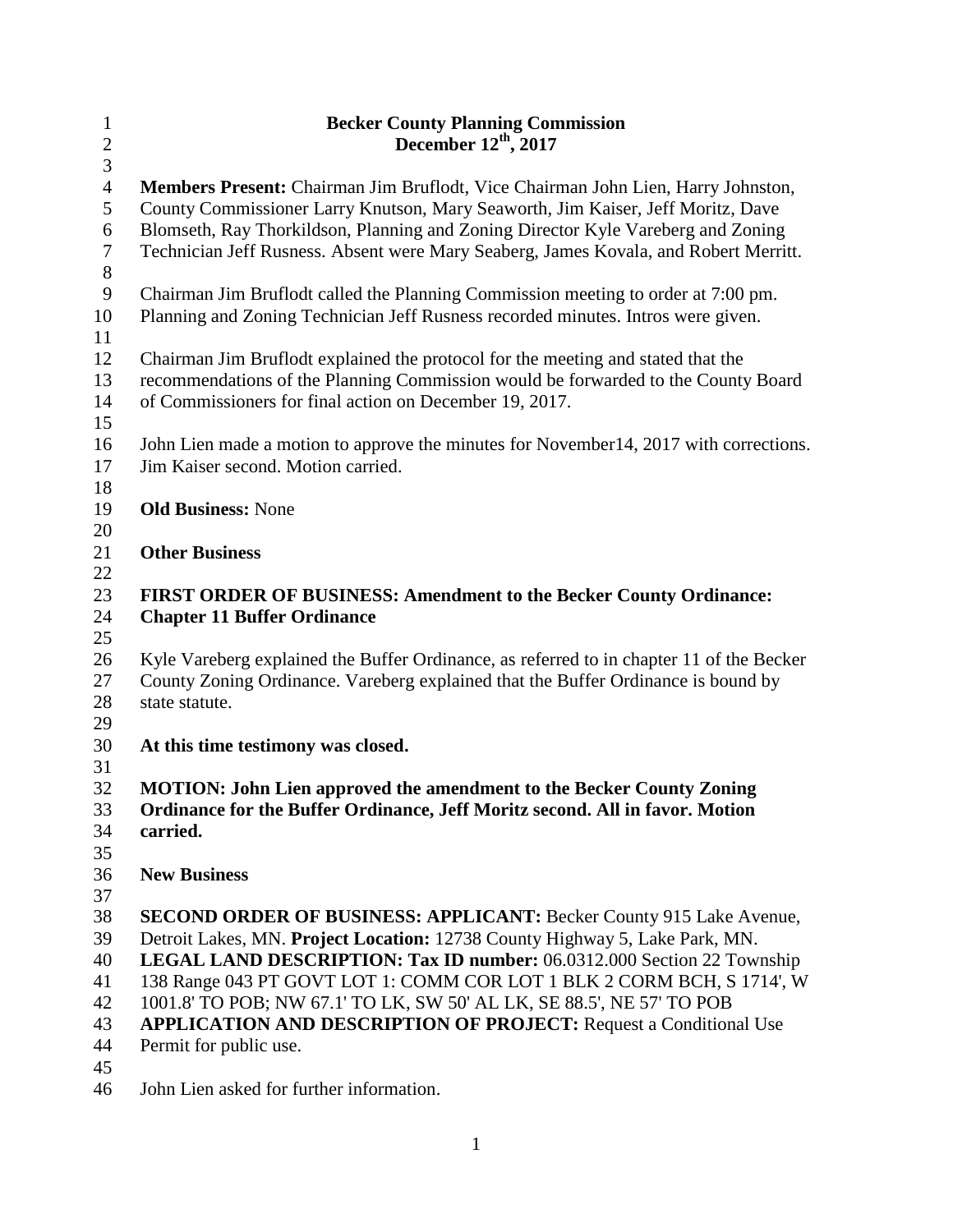| 47 |                                                                                             |  |  |
|----|---------------------------------------------------------------------------------------------|--|--|
| 48 | Peter Mead, Administrator from Becker County Soil and Water, was present. Mead              |  |  |
| 49 | explained that Becker County purchased said parcel to develop a larger public beach area,   |  |  |
| 50 | adding that the proposal has mitigation included to manage the stormwater.                  |  |  |
| 51 |                                                                                             |  |  |
| 52 | Jim Bruflodt asked if the fishing pier was going to be removed.                             |  |  |
| 53 |                                                                                             |  |  |
| 54 | Mead said yes, it will be removed from the development plan.                                |  |  |
| 55 |                                                                                             |  |  |
| 56 | Jeff Moritz asked Mead to explain the project to the board.                                 |  |  |
| 57 |                                                                                             |  |  |
| 58 | Mead replied Marsha Watland, County Ag Inspector, is developing the plan. The intent is     |  |  |
| 59 | to increase public use of the area. Mead reassured the Board that water treatment is in the |  |  |
| 60 | plan.                                                                                       |  |  |
| 61 |                                                                                             |  |  |
| 62 | Larry Knutson explained the plan can be changed at any time.                                |  |  |
| 63 |                                                                                             |  |  |
| 64 | Jim Kaiser expressed concern about the impervious surface area, and how far the building    |  |  |
| 65 | will be from the Ordinary High Water Mark.                                                  |  |  |
| 66 |                                                                                             |  |  |
| 67 | Mead replied that the setbacks allowed by the Becker County Ordinance will be followed      |  |  |
| 68 | and the shelter will be built in an existing foot print on the property. Mead stated the    |  |  |
| 69 | mitigation will offset the impervious surface concern.                                      |  |  |
| 70 |                                                                                             |  |  |
| 71 | Cheryl Aune, owner of parcel 06.0297.000, located at 12853 Co Hwy 5, spoke on behalf        |  |  |
| 72 | of herself. Aune expressed concerned about people using her beach for parking. She          |  |  |
| 73 | recognizes it is a positive addition for the area, however she does not want jet skis and   |  |  |
| 74 | pontoons parking on her beach.                                                              |  |  |
| 75 |                                                                                             |  |  |
| 76 | Jim Kaiser asked Aune how much lakeshore she owned.                                         |  |  |
| 77 |                                                                                             |  |  |
| 78 | Aune replied she owns 480ft of lakeshore.                                                   |  |  |
| 79 |                                                                                             |  |  |
| 80 | At this time testimony closed. Chairman Bruflodt opened the matter for disussion by the     |  |  |
| 81 | Board.                                                                                      |  |  |
| 82 |                                                                                             |  |  |
| 83 | Jim Kaiser was concerned about the county access. Kaiser asked if the Board can do          |  |  |
| 84 | anything to keep the public off of the Aune property.                                       |  |  |
| 85 |                                                                                             |  |  |
| 86 | Larry Knutson mentioned the Sheriff's Department would enforce the trespassing issues.      |  |  |
| 87 |                                                                                             |  |  |
| 88 | Jim Bruflodt mentioned calling the Department of Natural Resources.                         |  |  |
| 89 |                                                                                             |  |  |
| 90 | Larry Knutson explained to Aune, that they will do what they can to help the situation.     |  |  |
| 91 |                                                                                             |  |  |